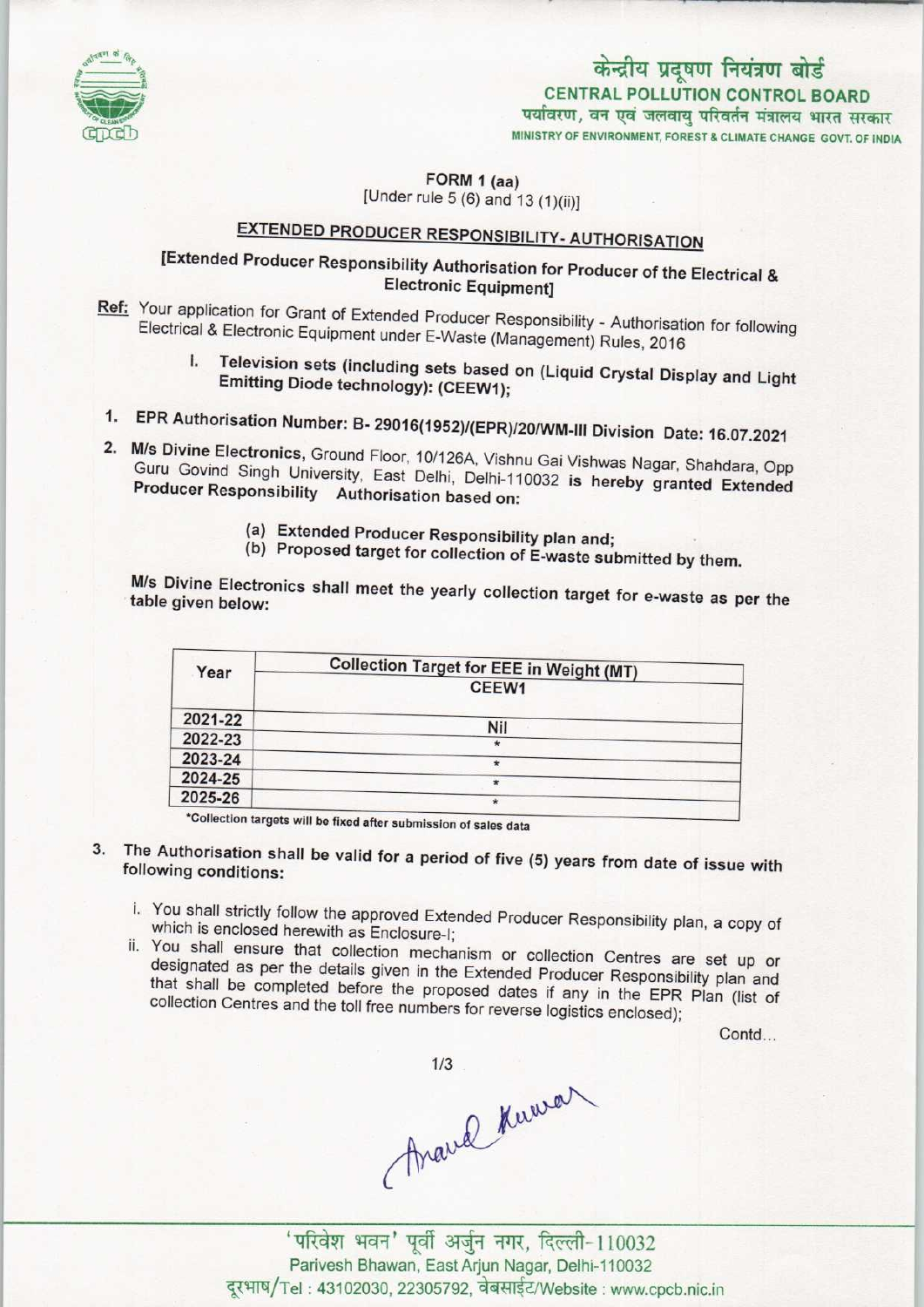

#### From pre page...

- iii. You shall ensure that all the collected e-waste is channelized to your dismantler/recycler M/s E Waste Solution, Industrial Shed 1.A Industrial Estate Sec-06 Faridabad and records shall be maintained at dismantler/ recycler and your end;
- iv. You shall maintain records, in Fonn-2 of these Rules, of e-waste and make such records available for scrutiny by Central Pollution Control Board;
- v. You shall file annual returns in Form-3 to the Central Pollution Control Board on or before 30th day of June following the financial year to which that returns relates.

#### vi. General Terms & Conditions of the Authorisation:

- a.The authorisation shall comply with provisions ofthe Environment (Protection) Act, 1986 and the E-waste (Management) Rules,2016 made there under;
- b.The authorisation or its renewal shall be produced for inspection at the request of an officer authorised by the Central Pollution Control Board;
- c.Any change in the approved Extended Producer Responsibility plan should be informed to Central Pollution Control Board within 15 days on which decision shall be communicated by Central Pollution Control Board within sixty days;
- d. It is the duty of the authorised person to take prior permission of the Central Pollution Control Board to close down any collection centre/points or any other facility which are part of the EPR plan;
- e.An application for the renewal of authorisation shall be made aslaid down in subrule (vi) of rule of 13(1) the E- Waste (Management) Rules, 2016;
- f. The Board reserves right to cancel/amend/revoke the authorisation at any time as per the policy of the Board or Government.

#### vii. Additional Conditions: -

- a) That the applicant will submit annual sales data along with annual returns;
- b) That the applicant has to ensure that the addresses of collection points provided by them in their EPR Plan are correct and traceable and the collection points/centres are functional;
- c) That the applicant will submit revised application for grant of EPR Authorisation in case of applicant adding/changing PRO or changing its EPR Plan;

Contd.....

 $2/3$ Araud Kuwar